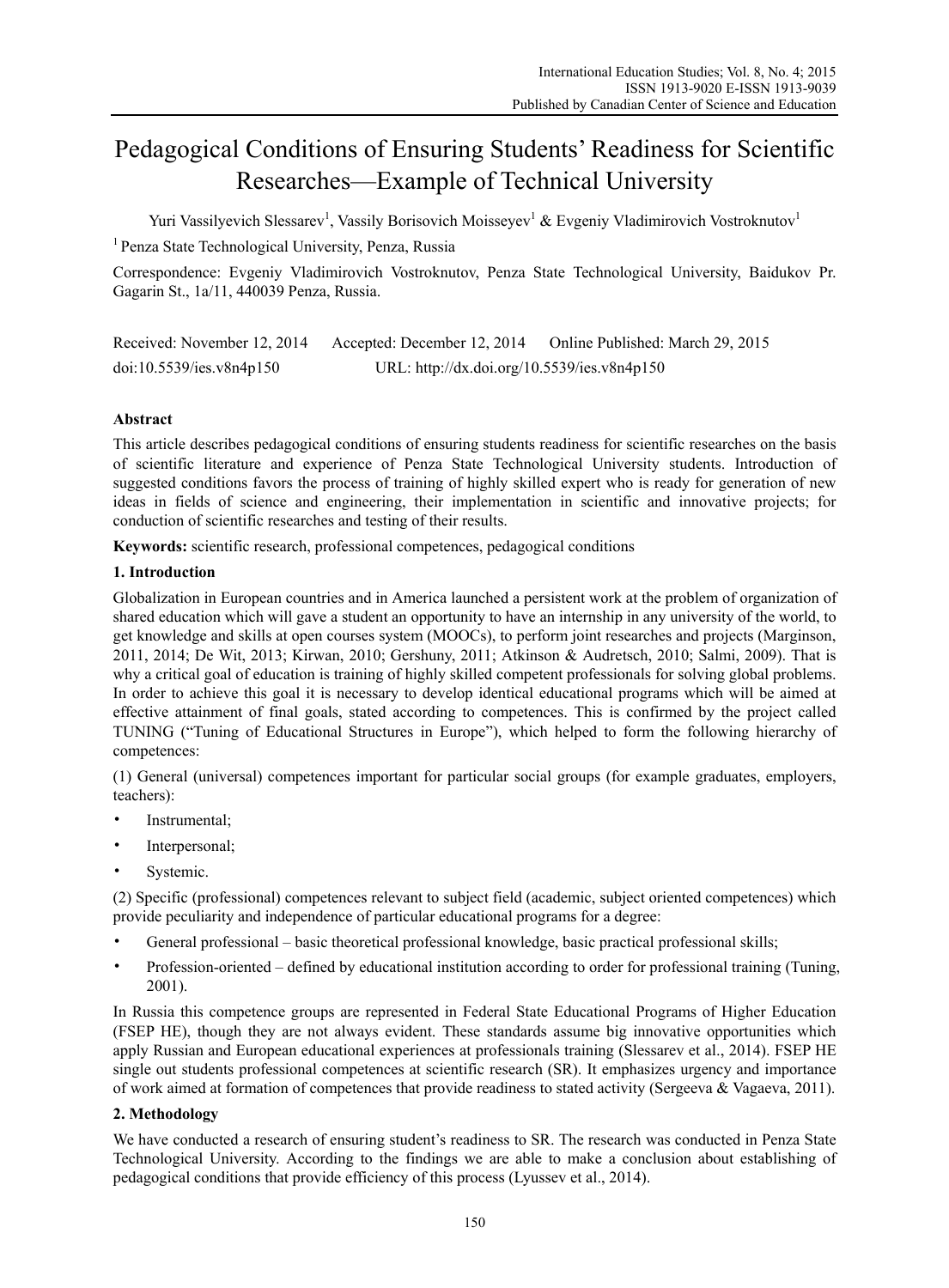"Condition" category is treated as a superordinate one to subordinate concepts of "environment", "circumstances", "surroundings" in psychological and pedagogical literature, thus we broaden the range of objects necessary for initiation, existence and alternation of pedagogical system. N.M. Borytko defines pedagogical conditions as an external factor, influencing the pedagogical process which was deliberately created by teacher and assumes achievement of the result (Borytko et al., 2009, p. 54).

N. M. Jakovleva underlines integrated nature of pedagogical conditions and regards them as a set of educational process measures which help students to reach professional and creative level of activity (Jakovleva, 1992, p. 154).

This category is treated from pedagogical point of view in works of V.I. Andreev who regards condition as goal-oriented selection, designing and application of content elements, education methods and training for didactic aims (Andreev, 1996).

We treat pedagogical conditions as a sum-total of inner and outer circumstances of educational process, realization of which influences the process of effective formation of student's readiness to research activity (Plakhina et al., 2011).

Proceed to the description of pedagogical conditions defined by the research.

## *2.1 Motivational*

2.1.1 Accurate Procedures of Students' Scientific Research Encouragement

Maintaining and development of high school scientific potential requires resolution of issues of students' scientific research (SSR) encouragement. In higher educational institutions efficient involvement of students, teachers, scientists and other officials into scientific research is based on encouragement in particular.

We agree with Balashov who divides SSR encouragement into material, social and moral (Balashov et al., 2002; Kukushkina, 2011). Material encouragement favors development and efficiency increase of SSR based on objective interest in material support of all participants. Material encouragement includes monetary and nonmonetary encouragement. Basic types of monetary encouragement of students are:

- Selective scholarships–enhanced scholarships, nominal scholarships, scholarships from President of Russian Federation for students, studying in Russia and abroad, scholarships from Russian Government;
- Increments to scholarships;
- Grants for SR, projects realization and studying abroad;
- Cash bonuses;
- Souvenirs and valuable presents.
- Basic types of nonmonetary encouragement:
- Payment of business trips and organizational fees for participation in scientific events;
- Payment of traineeships and studying (Balashov et al., 2002, p. 122).

Social encouragement is based at application of social procedure and includes social support of SSR system participants. Primary measure of social support of students is issuance of subsidized vouchers for rest and treatment.

Moral encouragement of SSR participants is a form of involvement and increase of efficiency of all SSR participants, based on public recognition of their scientific achievements and prestige rise. Main types of moral encouragement are official praise; awarding; assigning of honorary titles; publishing of scientific findings; SSR findings layout on websites; information boards of higher education institutions, faculties, departments, student scientific society (Balashov et al., 2002, p. 127). Besides the named types all SSR participants are subjected to stimulating influence of publicity–broad announcement of SSR and its findings, ceremonial presentation of awards and stimulations by media.

Major types of student encouragement in Penza State Technological University (PenzSTU) for achievements in SSR are accepting scientific findings to the account of essays, laboratory works, term papers, projects, credits and exams in corresponding subjects; opportunity to have individual schedule of studying (a shorter one as well); opportunity to take credits and exams before the appointed time. Such encouragement measures help to involve students to research activity from their first days at higher educational institution.

Students of PenzSTU who achieved significant results in SSR and study on a commercial basis receive an opportunity to have benefits in payments or to transfer to a state-financed place.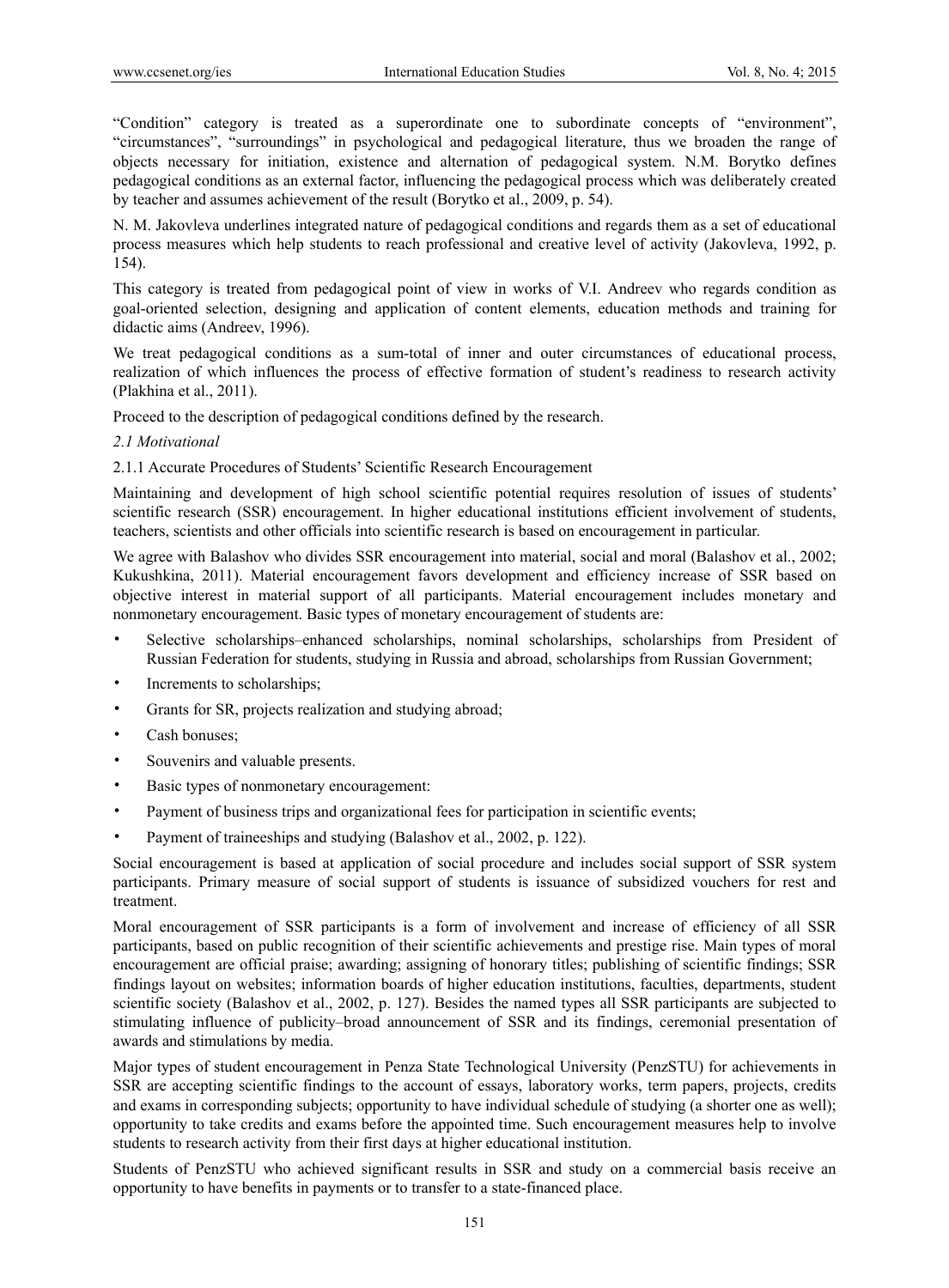Students who have achievements in SSR get increments to scholarships every term. These students are chosen by scientific achievement portfolio contest. After this contest the best students get increment to state scholarship for the next term and receive diploma for achieved results.

Moreover the most distinguished students of PenzSTU are chosen at the end of every term and they get a one-time bonus. There is a contest "Student Olympus" and one of its aims is to choose the best student who achieved the most significant results in SRA.

Students of PenzSTU having the best results in scientific and educational activity are recommended for scholarships from President, Government of Russian Federation, Governor of Penza region, Head of administration of Penza city and other scholarships established by different funds.

Prize-winners of institutional, regional, Russian and international scientific events receive bonuses and are awarded by diplomas, souvenirs and valuable presents with PenzSTU logos.

Grant contest "Science–step to the future" is held in PenzSTU every year. In the result of this contest students can receive a support for scientific research and realization of project.

Organizational and material assistance for start of small innovative business is a respectively new form of encouragement of PenzSTU students participating in SSR. According to the order of PenzSTU chancellor there are consultations for students on issues of starting and registration of small innovative businesses, keeping of accounting and tax records, application of results of intellectual activity, participation in grants and contests for innovative companies. All costs for beginning a business are refunded by the university.

Moreover, the most important measures of encouragements of PenzSTU students, participating in research activity are:

- Department and university recommendations for job, magistracy and postgraduate course;
- Introduction of the best students' works for participation in scientific contests, exhibitions, forums of different levels;
- Nomination for grants of scientific and other funds, enterprises and organizations;
- Payment for students business trips for participation in regional, Russian and international events;
- Payment for students publications;
- Payment for applications for patents and certificates;
- Sightseeing programs;
- Subsidized vouchers for rest;
- Assignment for training in major Russian and foreign universities and scientific centers.

Thus in a present-day advancing higher educational institution it is necessary to establish a system of material, social and moral assistance to students participating in scientific research.

2.1.2 Involvement of Students to Scientific Works at Departments for Salary

This condition is the most important one for settling teamwork of students and research advisors. Collaborative researches with teachers give students opportunity to master tricks and methods of conduction scientific researches and to gain skills of individual creative work. Students of 2-5 years of studying usually take part in this type of work. They start with searching and analysis of publications concerning the subject of research and then they do patent researches, prepare laboratory samples and conduct joint testing. As a result of such approach to SSR students acquire abilities necessary for individual scientific researches.

PenzSTU involves students to SSR at the departments within grants of Federal special purpose program "Researches and developments in priority areas of science and technology sector of Russia in 2014-2015", grants of Russian Fund of Fundamental Researches, Russian Humanitarian Scientific Fund, and as a part of economic and contractual works with enterprises. Students are involved in work of temporary constructive teams and get salaries. In the result of these work students and their research advisors have publications in media, patents and certificates for intellectual property and other results of scientific activity.

## *2.2 Didactic*

2.2.1 Interrelation of Curricular, Curricular Research and Extra-Curricular Research Activities

Curriculums of all departments include conduction of scientific researches by students. They can be fulfilled as a part of curricular, curricular research and extra-curricular research activity.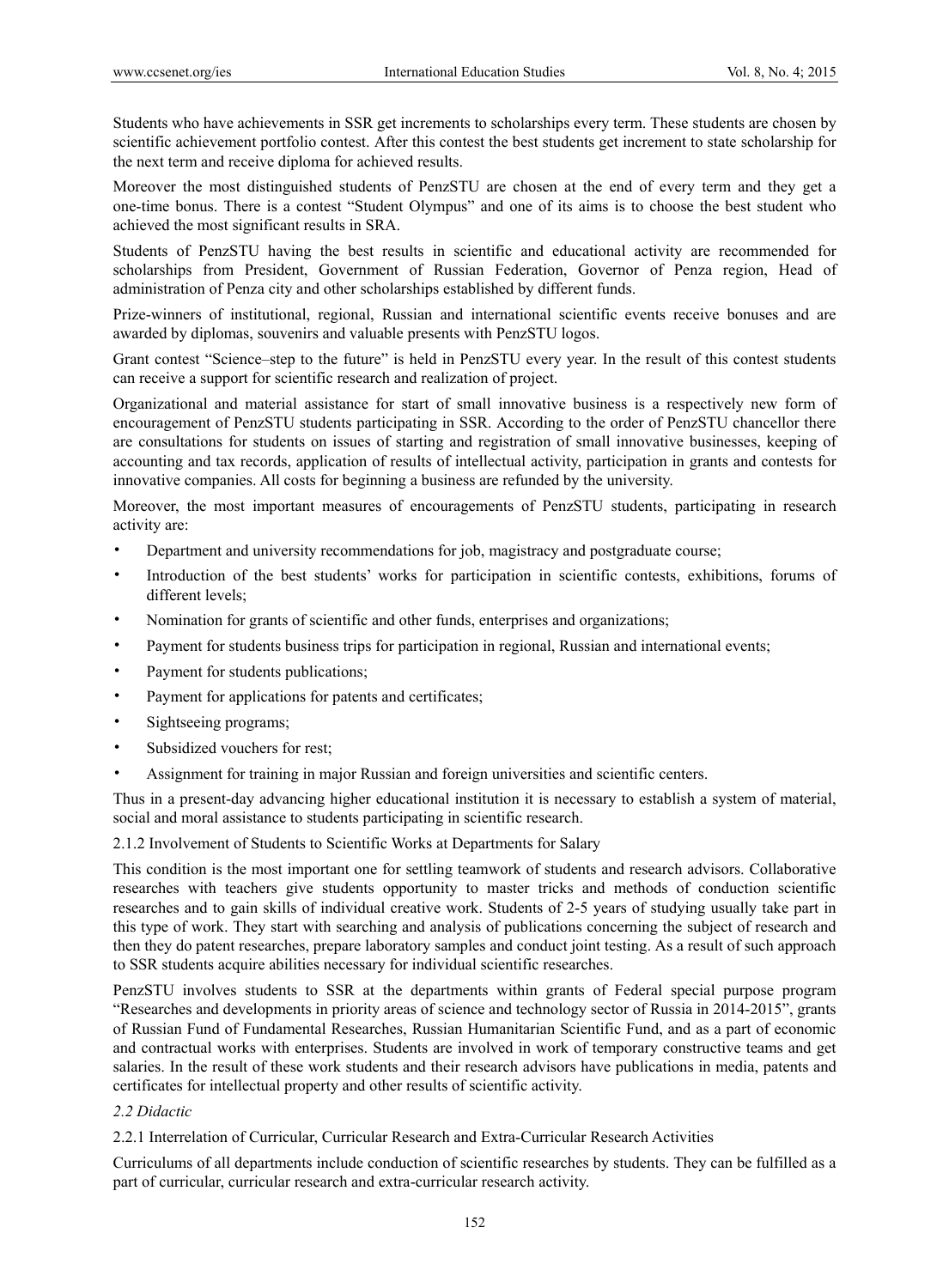SR should be interrelated with educational activity in order to form creative competences of students of technical universities. Curricular activity is full of creative and research tasks for a deeper understanding of theoretical material; curricular research activity is a check-up of theoretical material that students get on practice by writing essays and term papers; extra-curricular SSR in its turn is organized on the basis of knowledge that students get at curriculum classes and is aimed at a deeper studying of particular aspects by conduction of scientific researches and sometimes by acquiring new knowledge in practical scientific activity.

There is a course "Scientific research of technical university student" for students of PenzSTU, that is a connecting-link between curricular, curricular research and extra-curricular SSR. Students apply theoretical and research knowledge and use active and interactive methods of studying in this course. Experts of the subject visit many classes of extra-curricular course and make them practice-oriented.

2.2.2 Informational, Material, Technical and Administrative Assistance to Students for Participation in Scientific Researches

About two hundred years ago N.M. Rothschild said "The one, who owns information, owns the world". This phrase is a motto of many people who achieved success in their professional activity. However according to the opinion of Penza State Technological University chancellor V.B. Moisseyev communication or accurate transmission of information is also very important. Communication between participants of educational process and the transmission of knowledge and experience from scientists to students above all, is a key aspect of education and science.

That is why the primary attention should be paid to informational assistance concerning different scientific events; material and technical assistance including refund of costs on participation in scientific events, searching of equipment for designing and production of laboratory samples, searching of devices for required measurements and researches, access to necessary library funds; administrative assistance concerning filling the required papers, cooperation with chiefs of scientific and innovative departments of the university, interaction with outside companies (higher educational institutions, enterprises, business incubators, industrial parks).

News about different scientific events for students is posted at the home page of PenzSTU website. Besides PenzSTU website has a section called "Scientific research of students" where there is information about contests of different levels and there are examples of applications for participation in the contests. Moreover there is an educational portal MOODLE (Module Object Oriented Dynamic Learning Environment), where you can find books necessary for scientific research. This educational portal provides opportunity for communication between students and research advisors. Regarding the fact that present-day youth spends much time in social networks, there was created a group in social network "Vkontakte" for students conducting scientific and project activity. Every interested student, post-graduate, scientist, teacher can join this group and get information about scientific contests, exchange ideas, discuss scientific problems.

## *2.3 Communicatory*

# 2.3.1 Organization of Continuous Communication between Students and Science Researchers

Joint activity and communication between scientist and students during one particular research favors individualization of educational process. Besides, creative cooperation of a teacher and a student stimulates natural influence of teacher's personality on personality formation of the future expert (Razuvaev, 2012).

Professional and teaching staff of PenzSTU has high creative potential and is able to efficiently solve problems of human resource development according to needs and requirements of personality and social and economic sphere of the region. PenzSTU is in the first division of Russian universities in the aspect of quality of graduates in fields of IT, mechanical engineering and economy.

There is much attention paid to organization of interaction between students and science researchers in PenzSTU from the first days of their studying in the university. For that purpose there is a wide range of events for students, one of which is "Meeting science". For this event every department of PenzSTU organizes and conducts: presentation of scientific fields of the department; introduction to scientists of the department – potential or real scientific advisors of students; presentation of existing scientific projects, in which students can take part. Another event is annual scientific conference of the university students, post-graduates and young scientists "Urgent problems of science and education". This conference involves all scientific fields of PenzSTU and includes more than 20 sections. This conference has one interesting feature: scientific advisors of underclassmen (students of 1-2 years) are post-graduates, young scientists and the best senior students. The latter already have scientific advisors and intorduce underclassmen to them (Korchagina, 2013). Thus intergenerational continuity takes place in PenzSTU and scientific groups effectively solving scientific tasks are created.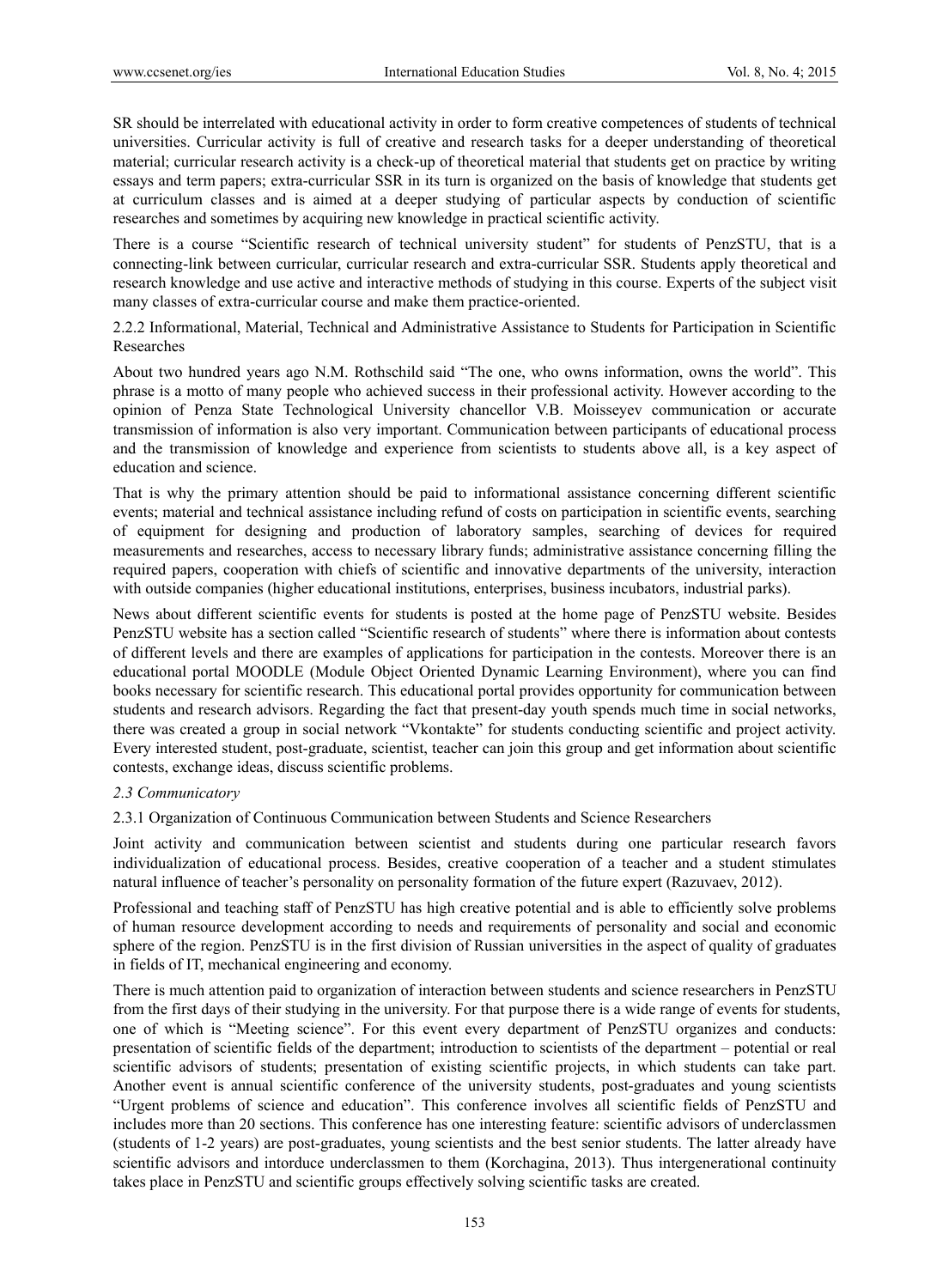2.3.2 Arrangement and Holding of Public Scientific Events in Higher Educational Institution

Public scientific events of the university are of great importance for students training for SR.

It is necessary to underline the following events of PenzSTU: scientific conference of the university students, post-graduates and young scientists "Urgent problems of science and education"; "IQ-sprint" contest; open contest of university students' scientific works in natural, technical and humanitarian sciences; contest of research and investment projects of students and post-graduates.

These events have competitive element and function as: an opportunity to provide students with an experience of participation in scientific events; a way to practice basic methods of defense of scientific position, of discussions, of project presentation; a qualifying contest of projects for the contests of higher level; a way to attach youth to the fields of science and innovations.

#### *2.4 Infrastructural*

2.4.1 Objects of Scientific and Innovative Infrastructure in the University

A system of organizational and innovative structures for scientific activities in the university plays an important role in the process of training students for SR.

We treat scientific and innovative infrastructure of the university as a complex of interrelated structures, providing implementation of scientific and innovative activity. Scientific and innovative infrastructure of the university includes: industrial parks, innovative centers, scientific centers and divisions, small innovative enterprises, etc.

Purpose of these structures is not only to concentrate labor, material, financial and other resources, increase of science influence in solving educational tasks, maintaining and consolidation of basic, defining character of science for the development of higher education, involvement of young researches (students of schools, lyceums, secondary schools, universities and post graduate students) to scientific activity, but also arrangement of required conditions for improvement of educational background of competitive experts.

Pro-rector for Research manages the organization of student's scientific researches in PenzSTU. Assistant Deans for Research are responsible for SSR on faculty level and Assistant Managers for Research regulate SSR in departments.

Scientific and innovative subdivisions carry out SSR in PenzSTU. They train experts, scientific, scientific and research personnel according to international requirements; they fulfill competent approach in educational system, and implement the concept of creative activity; they unite scientific and educational processes; they reproduce and increase intellectual resources of the university, train talented students for teaching and scientific activity and attach them to PenzSTU in order to maintain continuity of scientific and teaching schools.

2.4.2 Independent Project-Oriented Student Microenvironment

In order to meet this condition the university should have student scientific division which has its mission and organizational structure. These divisions usually are student scientific societies, youth centers, design departments.

Major purpose of such divisions is development of skills of individual scientific work, individual scientific search and decision of practical tasks, deep studying of different scientific and technological fields and project implementation as well. Members of such structural divisions are usually students of different specialties and scientific fields, students of different years, post graduates and young scientists. Students get a unique opportunity to conduct interdisciplinary researches and projects. Interrelation of students who take active part in scientific research unites people of the same ideas and creates a positive image of student science.

Student Scientific and Project Campus is this structural unit in PenzSTU.

Campus goal is preparation, advance and fulfillment of scientific and innovative projects of students, post-graduates and young scientists of the university.

Campus has modern PC, access to the Internet, presentation screen, and round table for conferences, meetings and negotiations. Campus has six subdivisions: new methods and technology, food engineering, economics and business, biomedtechnology, bioengineering, ecology, IT and design, pedagogy and psychology. Each subdivision has its head from among students, post-graduates and young scientists. Students can take part in work of any subdivision and to fulfill interdisciplinary projects.

Ideas in Campus are constantly generated and discussed, project teams are created and projects are arranged.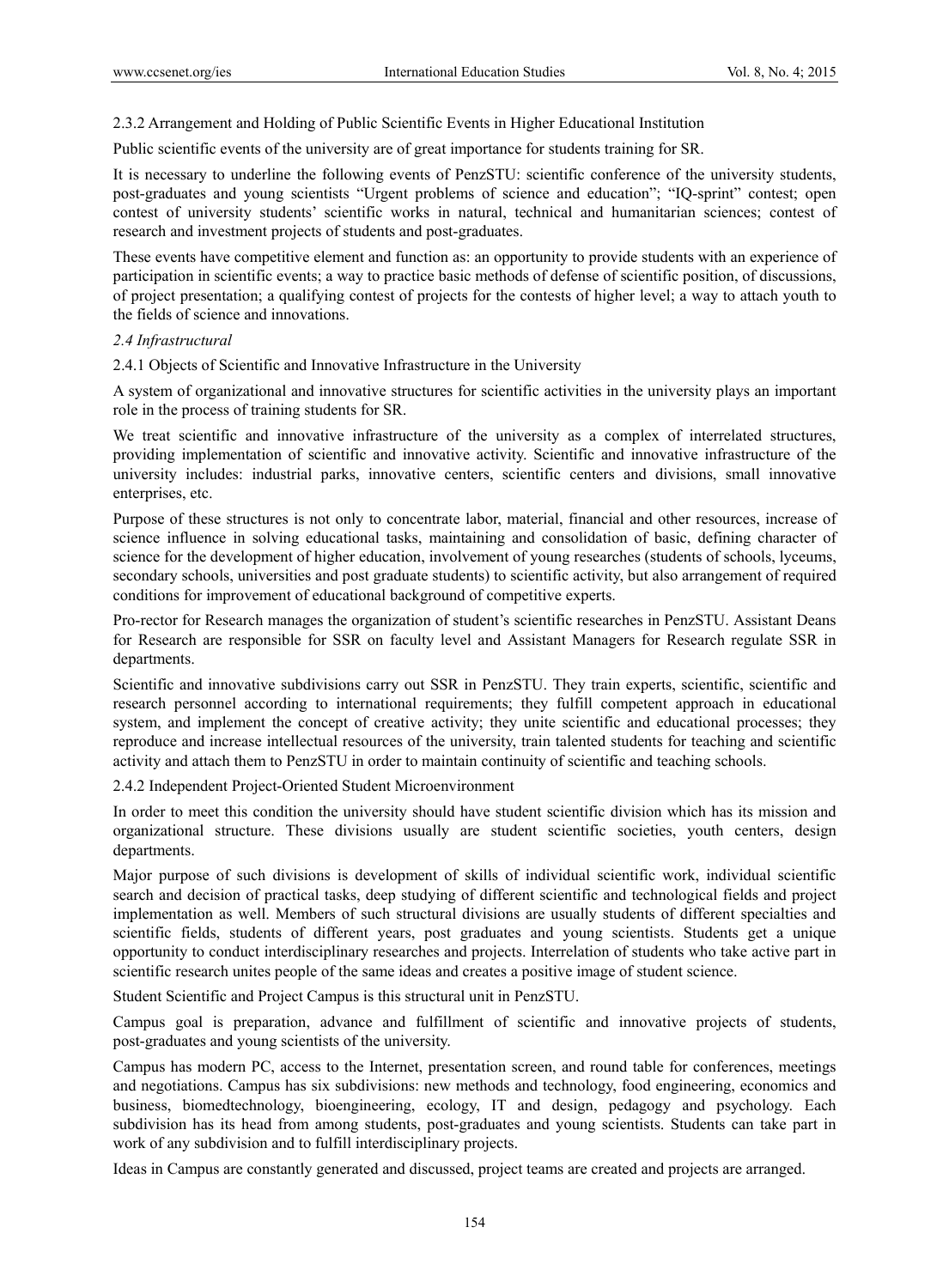For Russia Campus is a relatively new approach to the organization of student scientific microenvironment that include real and virtual (specially created Internet resource) arena for student interaction. Such approach to student communication favors:

- Setting of purpose of self-education;
- Improvement of student intellectual initiative, creative approach to one's activity;
- Advance of systemic thinking and thus forecasting abilities;
- Rise of knowledge prestige, of competence in different fields, of general culture of students;
- Acquisition of experience of speaking in public and participation in debates;
- Establishment of subject communication among students, broadening of students social contacts;
- Establishment of conditions for personification of studying room;
- Strengthening of social partnership with enterprises that ask for trained personnel.

## *2.5 Technological*

# 2.5.1 Resource Support of Scientific Researches

We regard resource support required for conduction of researches as a free access to scientific industrial and informational resources: equipment and machines for production of prototypes and samples, supervisory instruments, library stocks. If the university does not have required equipment it is possible to become partners with enterprises, regional business incubators and industrial parks, in this case students will get an opportunity to conduct their researches on modern high-tech equipment.

Informational resources are of great importance for conduction of researches. Informational support of scientific researches in the university means the availability of modern informational technologies, free access to any required scientific data by means of Internet and conventional sources.

PenzSTU has: studying and engineering center "Technologies of mechanical engineering", where there are modern machines with programmed numerical control for production of parts and 3D printers for computer design and prototyping; studying and scientific center of multi-access to equipment and experimental facilities "Biotechnologies and technospheric security", where there are modern microscopes and other equipment required for conduction of researches and experiments in the field of biotechnologies. Students can use these centers not only for conduction of scientific researches but also for carrying out laboratory and practical works for university subjects and practice.

The university has contracts with industrial park "Yablochkov", industrial park of high tech, Penza Regional Union of Business Incubators about the opportunity to use equipment for the conduction of scientific researches and fulfillment of projects. It provides better access to modern high tech equipment concentrated in laboratories and centers of industrial parks and business incubators of Penza region.

For example industrial park "Yablochkov" has the following laboratories:

(1) IT Division:

- Laboratory for digital signal devices processing is aimed for development of embedded software of microprocessors for processing digital signal of different classes;
- Laboratory of signal analysis is aimed at development and adjustment of electronic devices for analysis of reports for main and newly developed standards of digital data transfer by telecommunication paths. It has devices which can catch and analyze reports SATA, SAS, PCI-Express which are widely spread in computing systems;
- Monitoring laboratory of power-efficiency of housing and communal services and budgetary objects is oriented for development and creation of new models of communication devices (controllers) for communal services objects, development of program-technical complex of dispatching (monitoring) of power consumption from distributed objects of communal services control;
- Laboratory of circuit and solid state design is oriented for automation of designing and testing for exposure of operation factors of mechanic and electro mechanic components СEA, including microsystem technology items;

(2) Instrument Engineering Division:

• Prototyping laboratory is oriented for production of parts and subunits by prototyping method and molding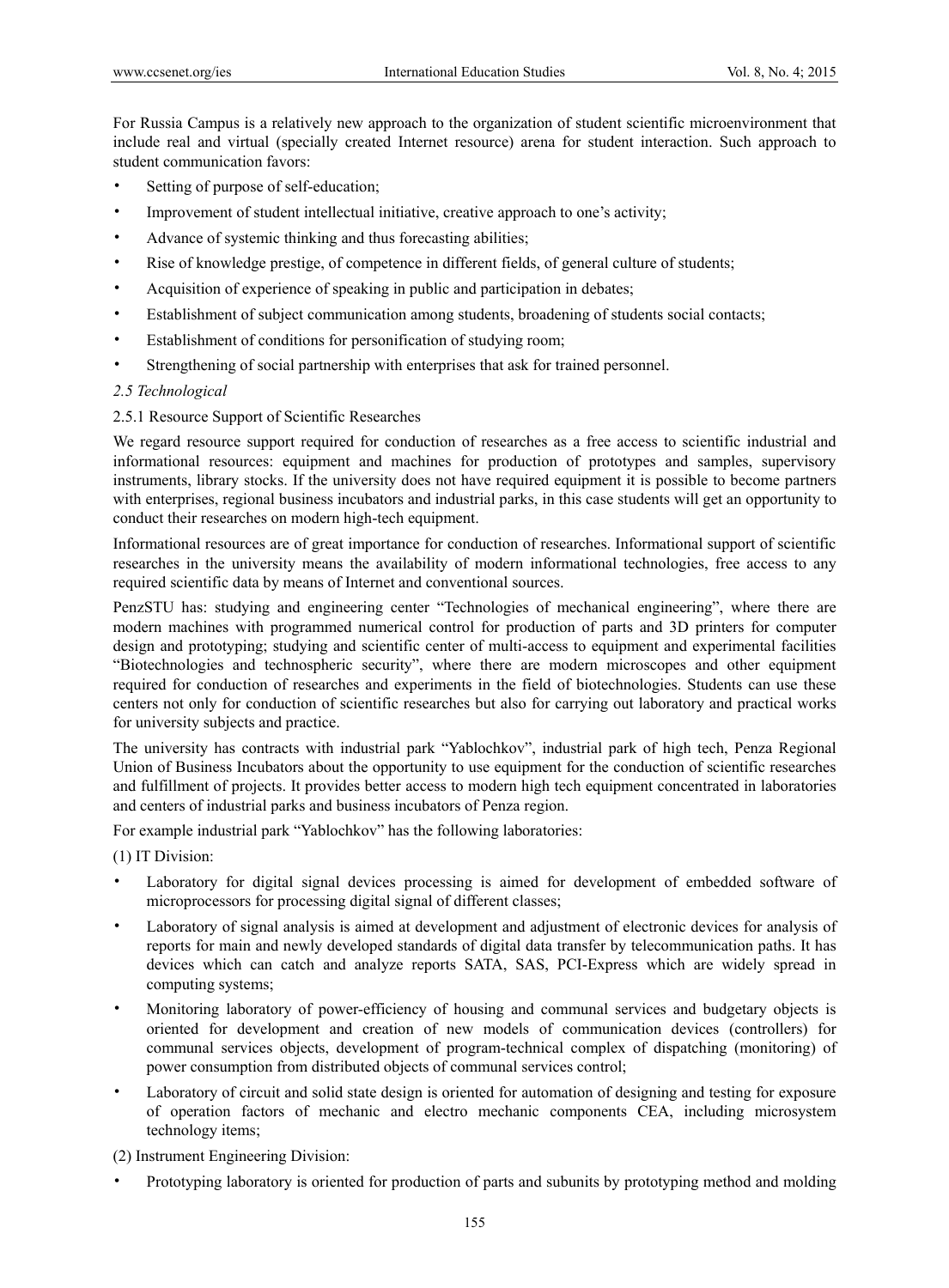of chemically solidificated polyurethanes to silicone forms, control of sizes of complex construction details and creation of 3D-models from existing samples, production of photomasks of prototypes of 5 print class and over, testing of СEA for satisfying the requirements of vibration strength and vibration resistance;

- Laboratory of testing, electromagnetic compatibility, control instrumentation laboratory testing of installation quality of circuit boards, control and testing of developed and produced experimental models of СEA for satisfaction of requirements for resistance to salt, sea fog, high (low) temperature, measurement of electromagnetic radiation of СEA, electromagnetic compatibility of radioelectronic devices;
- Laboratory of surface mounting gives opportunity to do mounting of board assemblies (boards) at modern highly productive equipment for small innovative enterprises of the region. Laboratory is also used for mastering skills of surface mounting by beginning businessmen;

(3) Materials Science Division:

- Laboratory of mechanical testing and mechanical area are aimed for durability test operation of new materials (metals) by deformation, rupture of welding surfaces. Program-operated vertical five-axis machine is made for integrated processing of parts;
- Laboratory of nondestructive control methods is oriented for conduction of researches and nondestructive quality control of materials, welding junction, machinery parts, pieces of technological equipment by ways of visual and measuring magneto-powder control, ultrasonic, radiographic and whirlwind defectoscopy.

An opportunity to use modern high tech equipment and devices for conduction researches and implementation of projects is the most important condition of applied science progress in technical university.

Informational resources also play important role in research conduction. Informational support of university scientific researches assumes availability of modern information technologies, free access to all required Russian as well as foreign information, by means of Internet and conventional sources.

In PenzSTU informational support is provided by library. It stocks about 300 000 pieces. This fund is almost universal. The main attention is paid to acquisition, fund integrity and the whole new level of library and informational service for readers based on automation of technological processes.

In the result of automation of library and bibliographic processes there was created an electronic catalog, it is posted on university website and is very popular among students and teachers of the university. E-catalogue has 37000 items and is constantly renewed.

Experience has proven that application of new information technologies favors the increase of SSR quality by ensuring an access to informational and educational resources thus directly influencing the level of students' readiness for SR.

2.5.2 Student Involvement in Scientific and Production Activity in the University

Modern educational process of the university includes continuous participation of students in scientific and practical activity and mainly in production activity of the enterprise. Constant participation of students in practical activity of industrial enterprises could end up in students' failure to learn basic educational program because of lack of time. Besides thus scientific aspect of educational process is lost. That is why it is better to involve students in scientific and production activity of small innovative enterprises of the university, engineering and IT centers, business incubators.

Students of PenzSTU together with university post graduates and scientists take part in implementation of projects. This activity includes: computer design of parts, prototyping, development of laboratory and experimental samples and testing. Such approach to organization of scientific and practical activity gives students an opportunity to acquire knowledge and skills of production, to take part in scientific researches and to study at the same time.

# **3. Results and Discussion**

Application of introduced pedagogical conditions in Penza State Technological University favored student involvement in scientific and research activity from the first year of studying. This fact proves the hypothesis of the conducted research. The described pedagogical conditions could be used for formation and development of professional competences of students. Results that students have achieved are described in details in previous research (Lyussev et al., 2014).

Further in the research we intend to introduce these pedagogical conditions in branches of Penza State Technological University (Zarechnyi Technological Institute, Kamenka Technological Institute) and in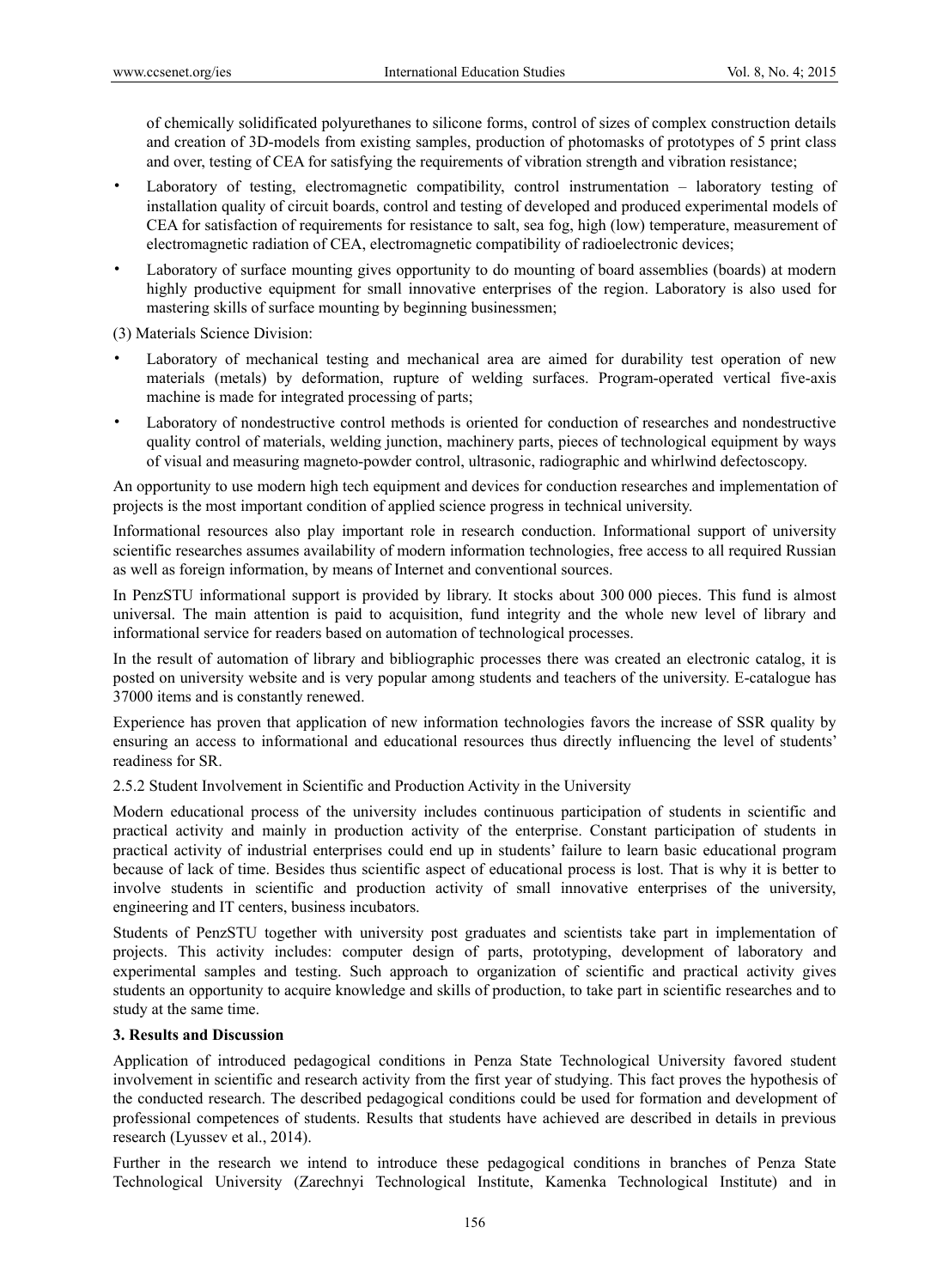institutions of secondary professional education and to analyze alterations in students' professional competences shaping.

## **4. Conclusion**

In nowadays labor market society and employers are interested in university graduates whose aim is to find new unique solutions of professional tasks, which have a complete creative line of thought and possess professional competences of high level (Bakharev & Gordeev, 2011; Korostelev, 2011).

Professional training of students includes scientific research that is a basis and a major factor of students' professional readiness, favorable environment for their professional and creative self-fulfillment.

Besides, the analysis of educational normative documents and results of university practical activity prove that SR stimulates shaping and development of professional competences, and the level of their completeness defines students' readiness to SR (Vostroknutov, 2013).

Thus an important aspect of educational system is a creation of pedagogical conditions that provide efficient training of students for scientific research from the first year of studying.

#### **References**

Andreev, V. (1996). *Pedagogy of creative self-development*. Kazan: KGU.

- Atkinson, R. D., & Audretsch, D. B. (2010). Economic Doctrines and Innovation Policy. *Innovations: Technology, Governance, Globalization, 5*(1), 163-206. http://dx.doi.org/10.1162/itgg.2010.5.1.163
- Bahkarev, N., & Gordeev, A. (2011). Engineering education: Inverse fundamentalization and technical creativity. *School of university science: Development paradigm, 2-3*(1), 49-54. Retrieved October 31, 2014, from http://elibrary.ru/item.asp?id=16393775
- Balashov, V. et al. (2002). *Organization of students' research activity in higher schools of Russia: Monograph: In 3 parts*. Moscow: SMU.
- Borytko, N., Molozhavenko, A., & Solovtsova, I. (2009). *Methodology and methods of psychologic and pedagogical researches: Manual for students of higher educational institutions*. Moscow: Academy.
- De Wit, H. (2013). *An Introduction to Higher Education Internationalisation*. Milan: Vita e Pensiero.
- Gershuny, G. (2011). *New Science, Technology, Engineering, and Math Education Committee Launched*. Retrieved October 31, 2014, from http://www.whitehouse.gov/blog/2011/03/04/new-science-technologyengineering-and-math-education-committee-launched
- Kirwan, W. (2010). *Meeting the Research University of the Future*. Retrieved October 31, 2014, from https://aau.edu/WorkArea/DownloadAsset.aspx?id=10590
- Korchagina, М. (2013). Shaping of readiness for scientific researches as a factor of increase of training quality of future professional teachers. *XXI century: Results of the past and problems of the present plus, 8*(12), 93-98. Retrieved October 31, 2014, from http://elibrary.ru/item.asp?id=19070801
- Korostelev, А. (2011). Ensuring of students' readiness for innovative activity on the basis of creation of innovative oriented scientific and research environment. *Series: Pedagogy, psychology, 2*, 125-128. Retrieved October 31, 2014, from http://elibrary.ru/item.asp?id=16753493
- Kukushkina, V. (2011). *Organization of scientific and research work of students (master's degree): Manual*. Moscow: INFRA-М.
- Lyussev, V., Yasarevskaya, O., Vostroknutov, E., & Kuliamin, O. (2014). The organization of students' research and know-how activity in a regional engineering higher school. *Life Science Journal, 11*(12s), 474-477. http://dx.doi.org/10.7537/j.issn.1097-8135
- Marginson, S. (2011). Higher education and public good. *Higher Education Quarterly, 65*(4), 411-433. http://dx.doi.org/10.1111/j.1468-2273.2011.00496.x
- Marginson, S. (2014). Academic freedom: A global comparative approach. *Frontiers of Education in China, 9*(1), 24-41. http://dx.doi.org/10.1111/j.1468-2273.2011.00496.x
- Plakhina, L., Vostroknutov, Е., Dianova, Y., Korchagina, М., Kulyamin, О., & Skubashevskaya, А. (2011). Organizational and pedagogic conditions for shaping of competitive personality of technical university student. *Polythematic online scientific magazine of Kuban State Agrarian University, 72*, 375-388. Retrieved October 31, 2014, from http://ej.kubagro.ru/2011/08/pdf/41.pdf